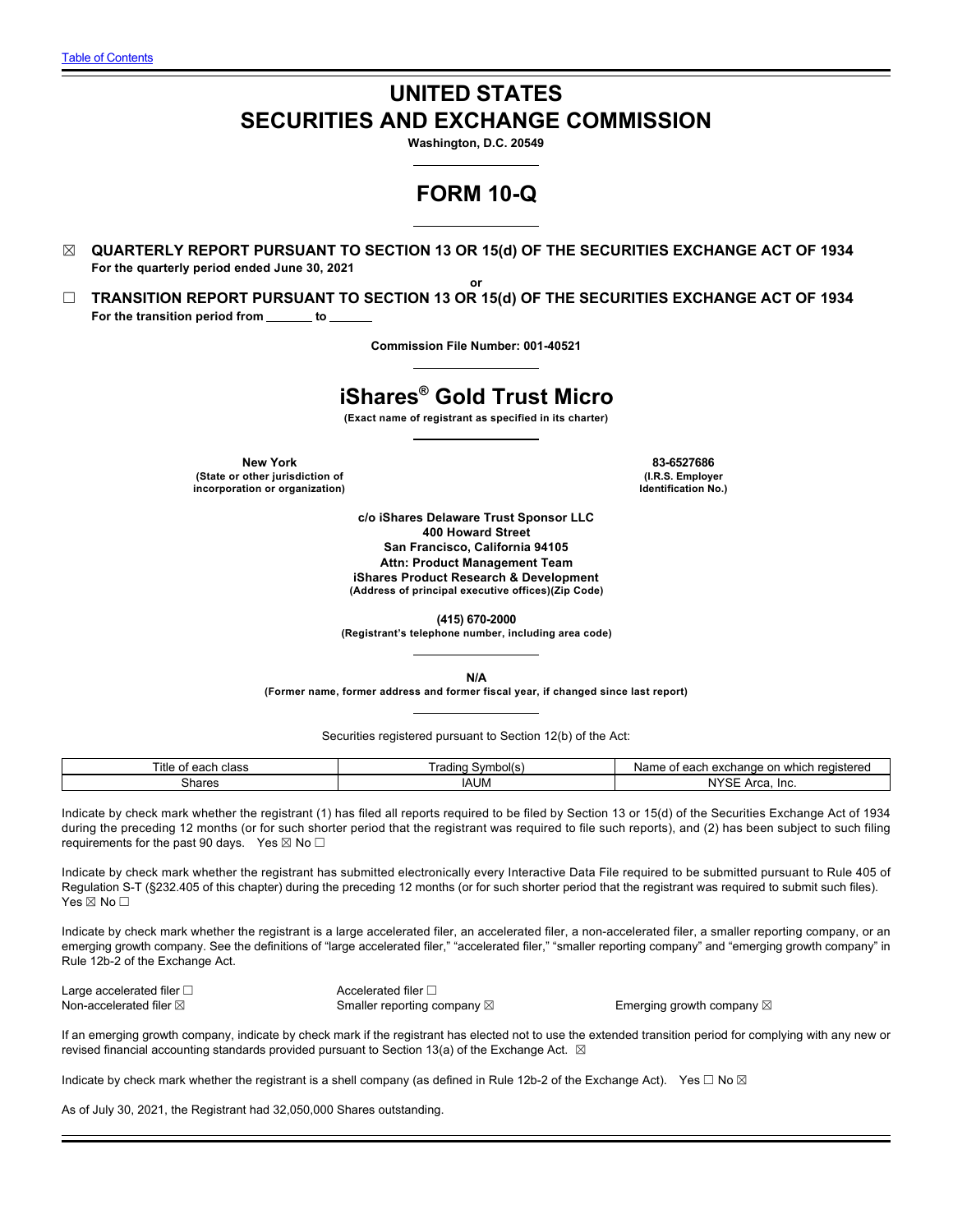# <span id="page-1-0"></span>**Table of Contents**

## Page

# [PART I – FINANCIAL INFORMATION](#page-2-0)

| Item 1.           | <b>Financial Statements (Unaudited)</b>                                                                    | 1               |
|-------------------|------------------------------------------------------------------------------------------------------------|-----------------|
|                   | Statements of Assets and Liabilities at June 30, 2021 and June 15, 2021 (Date of Inception)                | $\overline{1}$  |
|                   | Statements of Operations for the Period from June 15, 2021 (Date of Inception) to June 30, 2021            | $\overline{2}$  |
|                   | Statements of Changes in Net Assets for the Period from June 15, 2021 (Date of Inception) to June 30, 2021 | $\overline{3}$  |
|                   | Statements of Cash Flows for the Period from June 15, 2021 (Date of Inception) to June 30, 2021            | $\overline{4}$  |
|                   | Schedules of Investments at June 30, 2021 and June 15, 2021 (Date of Inception)                            | $\overline{5}$  |
|                   | <b>Notes to Financial Statements</b>                                                                       | $\underline{6}$ |
| Item 2.           | Management's Discussion and Analysis of Financial Condition and Results of Operations                      | 10              |
| Item 3.           | <b>Quantitative and Qualitative Disclosures About Market Risk</b>                                          | 11              |
| Item 4.           | <b>Controls and Procedures</b>                                                                             | 11              |
|                   | <b>PART II - OTHER INFORMATION</b>                                                                         |                 |
| Item 1.           | <b>Legal Proceedings</b>                                                                                   | 12              |
| Item 1A.          | <b>Risk Factors</b>                                                                                        | 12              |
| Item 2.           | Unregistered Sales of Equity Securities and Use of Proceeds                                                | 12              |
| Item 3.           | <b>Defaults Upon Senior Securities</b>                                                                     | 12              |
| Item 4.           | <b>Mine Safety Disclosures</b>                                                                             | 12              |
| Item 5.           | <b>Other Information</b>                                                                                   | 12              |
| Item 6.           | <b>Exhibits</b>                                                                                            | 13              |
| <b>SIGNATURES</b> |                                                                                                            | 14              |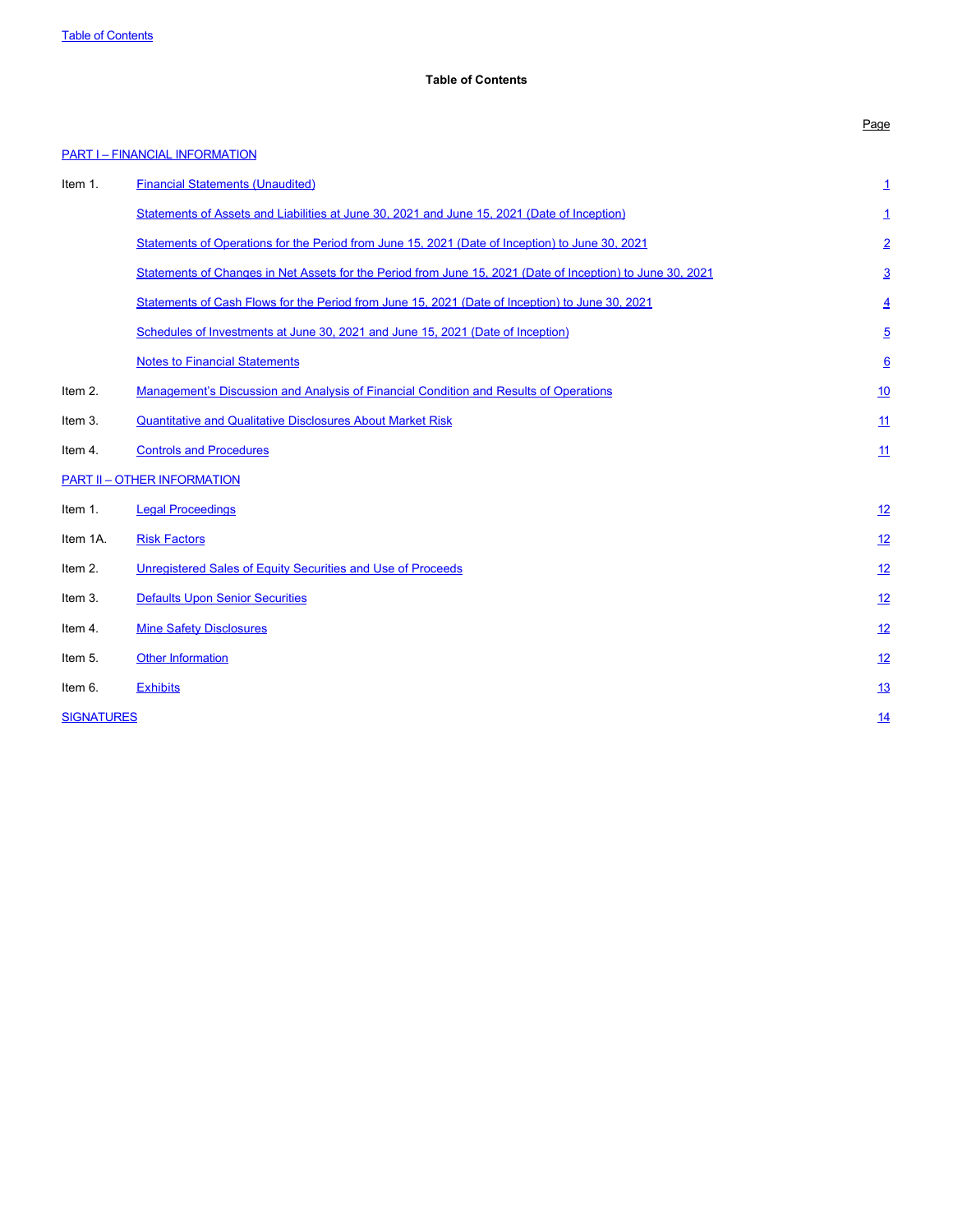# **Item 1. Financial Statements**

# <span id="page-2-0"></span>**iShares© Gold Trust Micro Statements of Assets and Liabilities (Unaudited)**

At June 30, 2021 and June 15, 2021 (Date of Inception)

|                                                          | <b>June 30,</b><br>2021 |    | <b>June 15,</b><br>2021 |
|----------------------------------------------------------|-------------------------|----|-------------------------|
| <b>Assets</b>                                            |                         |    |                         |
| Investment in gold bullion, at fair value <sup>(a)</sup> | \$<br>8,815,750         | S  | 9,325,500               |
| <b>Total Assets</b>                                      | 8,815,750               |    | 9,325,500               |
|                                                          |                         |    |                         |
| <b>Liabilities</b>                                       |                         |    |                         |
| Sponsor's fees payable                                   | 513                     |    |                         |
| <b>Total Liabilities</b>                                 | 513                     |    |                         |
|                                                          |                         |    |                         |
| Commitments and contingent liabilities (Note 6)          |                         |    |                         |
|                                                          |                         |    |                         |
| <b>Net Assets</b>                                        | \$<br>8,815,237         |    | 9,325,500               |
|                                                          |                         |    |                         |
| Shares issued and outstanding <sup>(b)</sup>             | 500,000                 |    | 500,000                 |
| Net asset value per Share (Note 2C)                      | \$<br>17.63             | \$ | 18.65                   |

 $(a)$  Cost of investment in gold bullion: \$9,325,500 and \$9,325,500, respectively.

(b) No par value, unlimited amount authorized.

*See notes to financial statements.*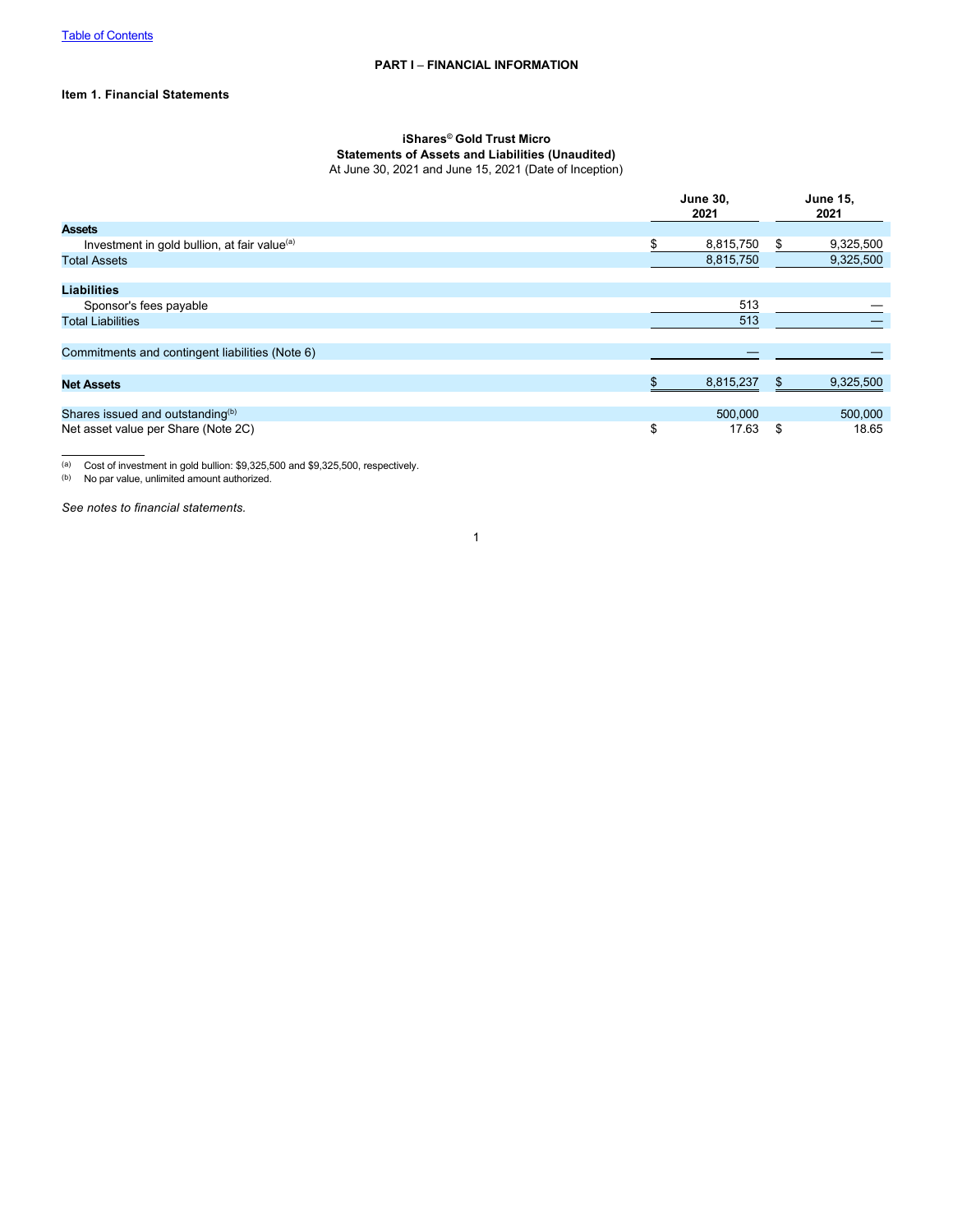#### <span id="page-3-0"></span>**iShares© Gold Trust Micro Statement of Operations (Unaudited)** For the period from June 15, 2021 (Date of Inception) to June 30, 2021

|                                                      | <b>Period from</b><br>June 15, 2021<br>(Date of Inception)<br>to June 30, 2021 |
|------------------------------------------------------|--------------------------------------------------------------------------------|
| <b>Expenses</b>                                      |                                                                                |
| Sponsor's fees                                       | \$<br>552                                                                      |
| Sponsor's fees waived                                | (39)                                                                           |
| Total expenses                                       | 513                                                                            |
| Net investment loss                                  | (513)                                                                          |
|                                                      |                                                                                |
| <b>Net Realized and Unrealized Gain (Loss)</b>       |                                                                                |
| Net change in unrealized appreciation/depreciation   | (509, 750)                                                                     |
| Net realized and unrealized loss                     | (509, 750)                                                                     |
| Net decrease in net assets resulting from operations | (510, 263)                                                                     |
| Net decrease in net assets per Share                 | (1.02)                                                                         |

*See notes to financial statements.*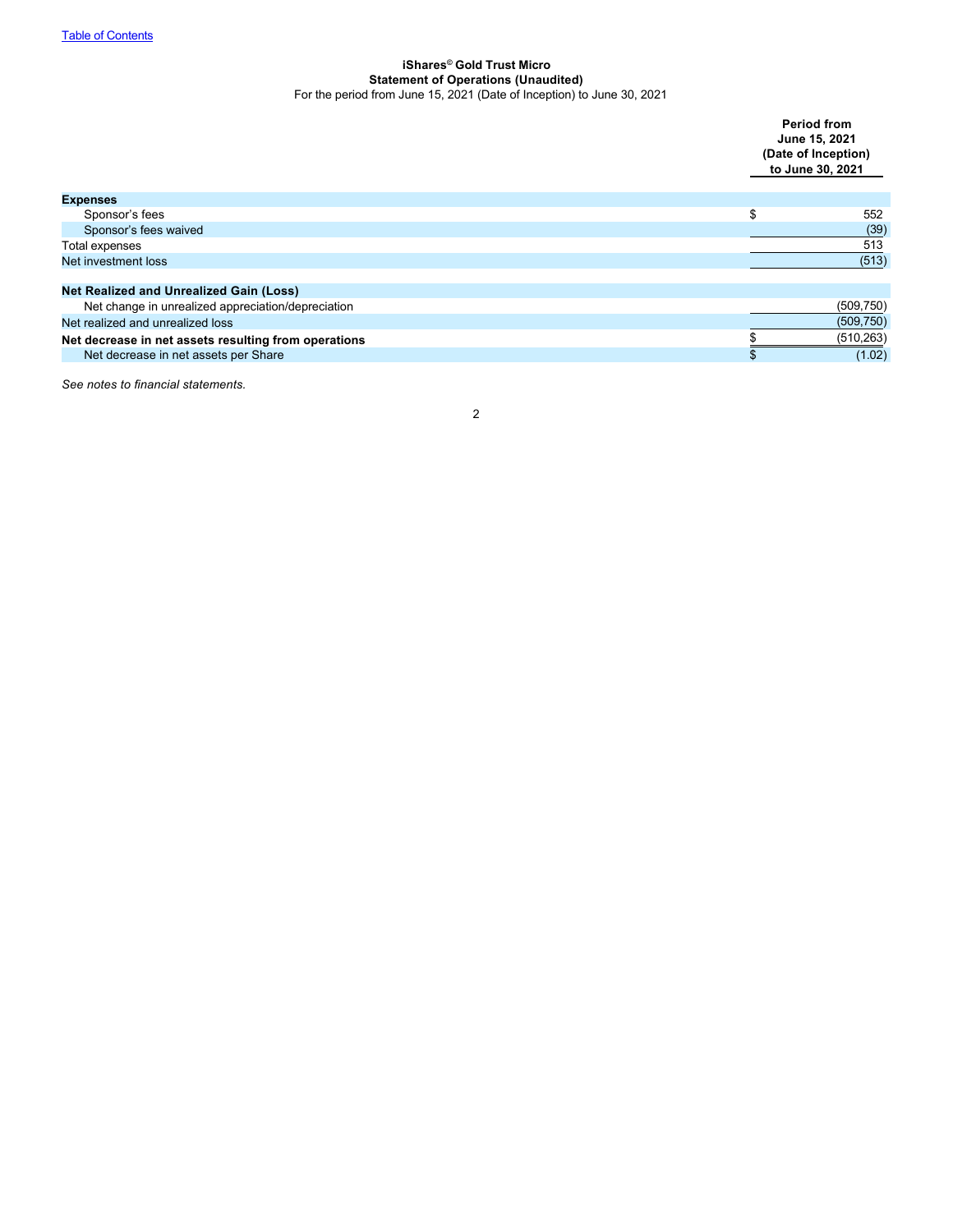#### <span id="page-4-0"></span>**iShares© Gold Trust Micro Statement of Changes in Net Assets (Unaudited)** For the period from June 15, 2021 (Date of Inception) to June 30, 2021

**Period from June 15, 2021 (Date of Inception) to June 30, 2021 Net Assets at June 15, 2021 but we have a set of the set of the set of the set of the set of the set of the set of the set of the set of the set of the set of the set of the set of the set of the set of the set of the s Operations:** Net investment loss (513) (613)<br>
Net change in unrealized appreciation/depreciation (and the control of the control of the control of the control of the control of the control of the control of the control of the control o Net change in unrealized appreciation/depreciation expression and the change of the change in unrealized appreciation/depreciation expression of the change of the change of the change of the change of the change of the cha Net decrease in net assets resulting from operations **Capital Share Transactions:** Contributions for Shares issued of the Unit of Shares redeemed and the transactions of the Unit of the Unit of the Unit of the Unit of the Unit<br>Distributions for Shares redeemed and the Unit of the Unit of the Unit of the Unit of the Unit of the Unit of Net increase in net assets from capital share transactions Increase in net assets 8,815,237 **Net Assets at June 30, 2021** \$ 8,815,237 Shares issued and redeemed Shares issued — Shares redeemed — Net increase in Shares issued and outstanding

*See notes to financial statements.*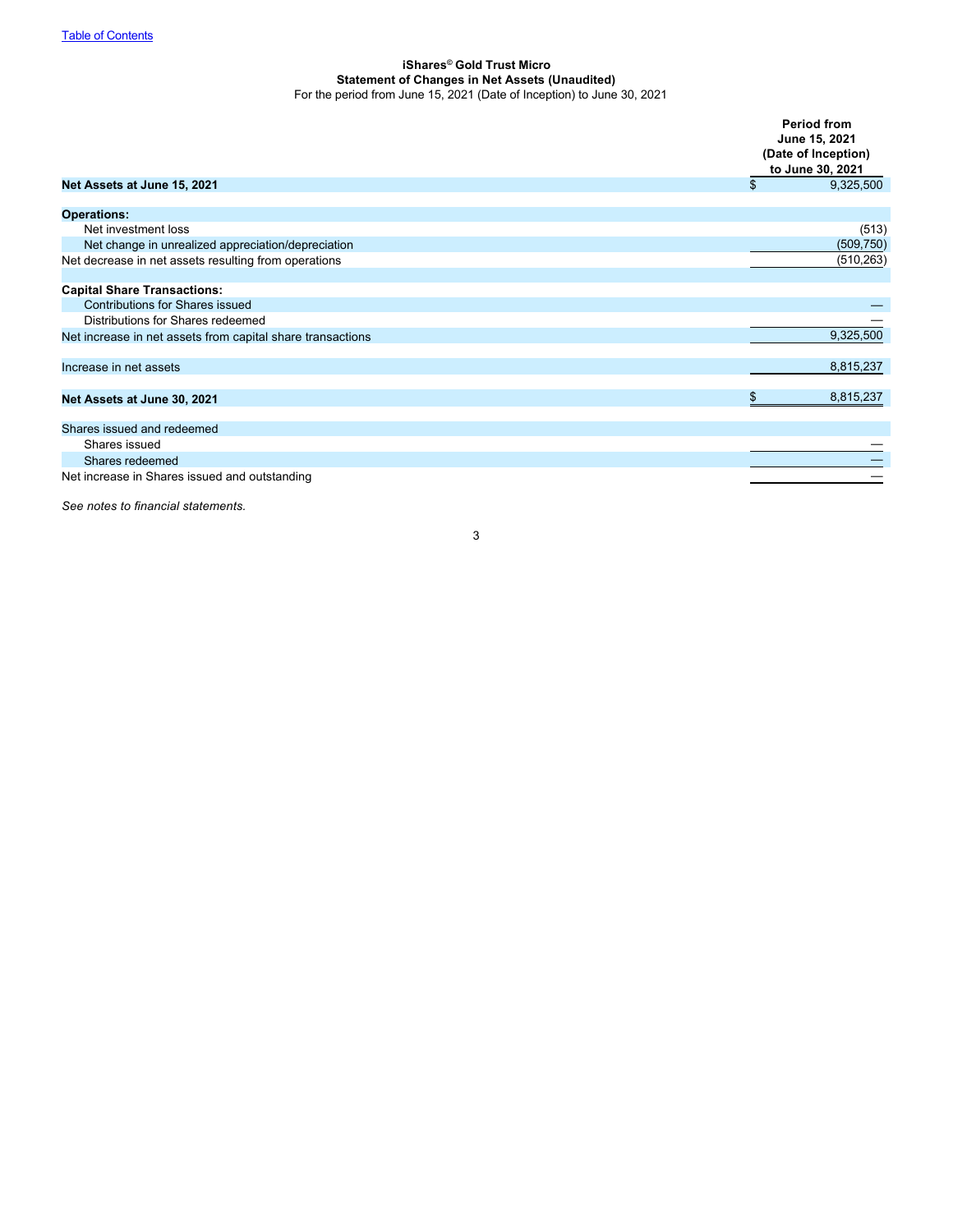#### <span id="page-5-0"></span>**iShares© Gold Trust Micro Statement of Cash Flows (Unaudited)** For the period from June 15, 2021 (Date of Inception) to June 30, 2021

**Period from June 15, 2021 (Date of Inception) to June 30, 2021 Cash Flows from Operating Activities** Proceeds from gold bullion sold to pay expenses **EXALL SECONDENT CONSUMING SECONDENT S**  $\$ Expenses – Sponsor's fees paid — Net cash provided by operating activities Increase (decrease) in cash — Cash, beginning of period — Cash, end of period  $\frac{\$}{\$}$ **Reconciliation of Net Increase (Decrease) in Net Assets Resulting from Operations to Net Cash Provided by (Used in) Operating Activities** Net decrease in net assets resulting from operations **by the contract of the contract of the contract of the contract of the contract of the contract of the contract of the contract of the contract of the contract of the c** Adjustments to reconcile net increase (decrease) in net assets resulting from operations to net cash provided by (used in) operating activities: Proceeds from gold bullion sold to pay expenses Net realized (gain) loss — Net change in unrealized appreciation/depreciation Change in operating assets and liabilities: Sponsor's fees payable 513 Net cash provided by (used in) operating activities  $\frac{8}{3}$ Supplemental disclosure of non-cash information: Gold bullion contributed for Shares issued \$  $\sim$  500  $\pm$  500  $\pm$  500  $\pm$  500  $\pm$  500  $\pm$  500  $\pm$  500  $\pm$  500  $\pm$  500  $\pm$  500  $\pm$  500  $\pm$  500  $\pm$  500  $\pm$  500  $\pm$  500  $\pm$  500  $\pm$  500  $\pm$  500  $\pm$  500  $\pm$  5 Gold bullion distributed for Shares redeemed

*See notes to financial statements.*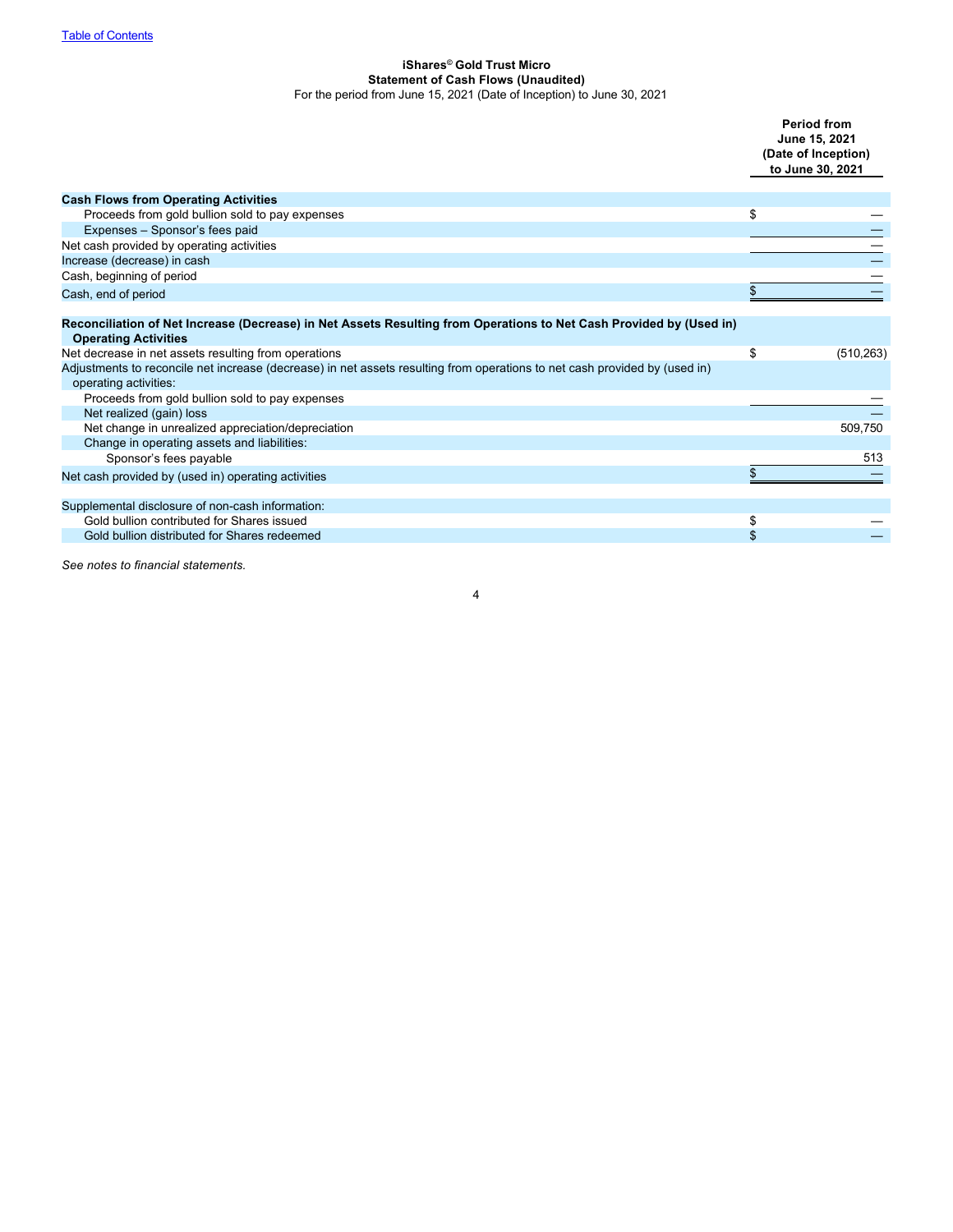## <span id="page-6-0"></span>**iShares© Gold Trust Micro Schedules of Investments (Unaudited)**

At June 30, 2021 and June 15, 2021 (Date of Inception)

## **June 30, 2021**

| <b>Description</b>            | Ounces |  | Cost      |  | <b>Fair Value</b> |
|-------------------------------|--------|--|-----------|--|-------------------|
| Gold bullion                  | 5,000  |  | 9.325.500 |  | 8,815,750         |
|                               |        |  |           |  |                   |
| Total Investments - 100.01%   |        |  |           |  | 8,815,750         |
| Less Liabilities $- (0.01)\%$ |        |  |           |  | (513)             |
| Net Assets - 100.00%          |        |  |           |  | 8,815,237         |
|                               |        |  |           |  |                   |

# **June 15, 2021 (Date of Inception)**

| <b>Description</b>            | Cost<br><b>Ounces</b> |  |           |  |           |  |  |  |  |  | <b>Fair Value</b> |  |
|-------------------------------|-----------------------|--|-----------|--|-----------|--|--|--|--|--|-------------------|--|
| Gold bullion                  | 5.000                 |  | 9.325.500 |  | 9,325,500 |  |  |  |  |  |                   |  |
|                               |                       |  |           |  |           |  |  |  |  |  |                   |  |
| Total Investments - 100.00%   |                       |  |           |  | 9,325,500 |  |  |  |  |  |                   |  |
| Less Liabilities $- (0.00)\%$ |                       |  |           |  | –         |  |  |  |  |  |                   |  |
| Net Assets - 100.00%          |                       |  |           |  | 9,325,500 |  |  |  |  |  |                   |  |
|                               |                       |  |           |  |           |  |  |  |  |  |                   |  |

*See notes to financial statements.*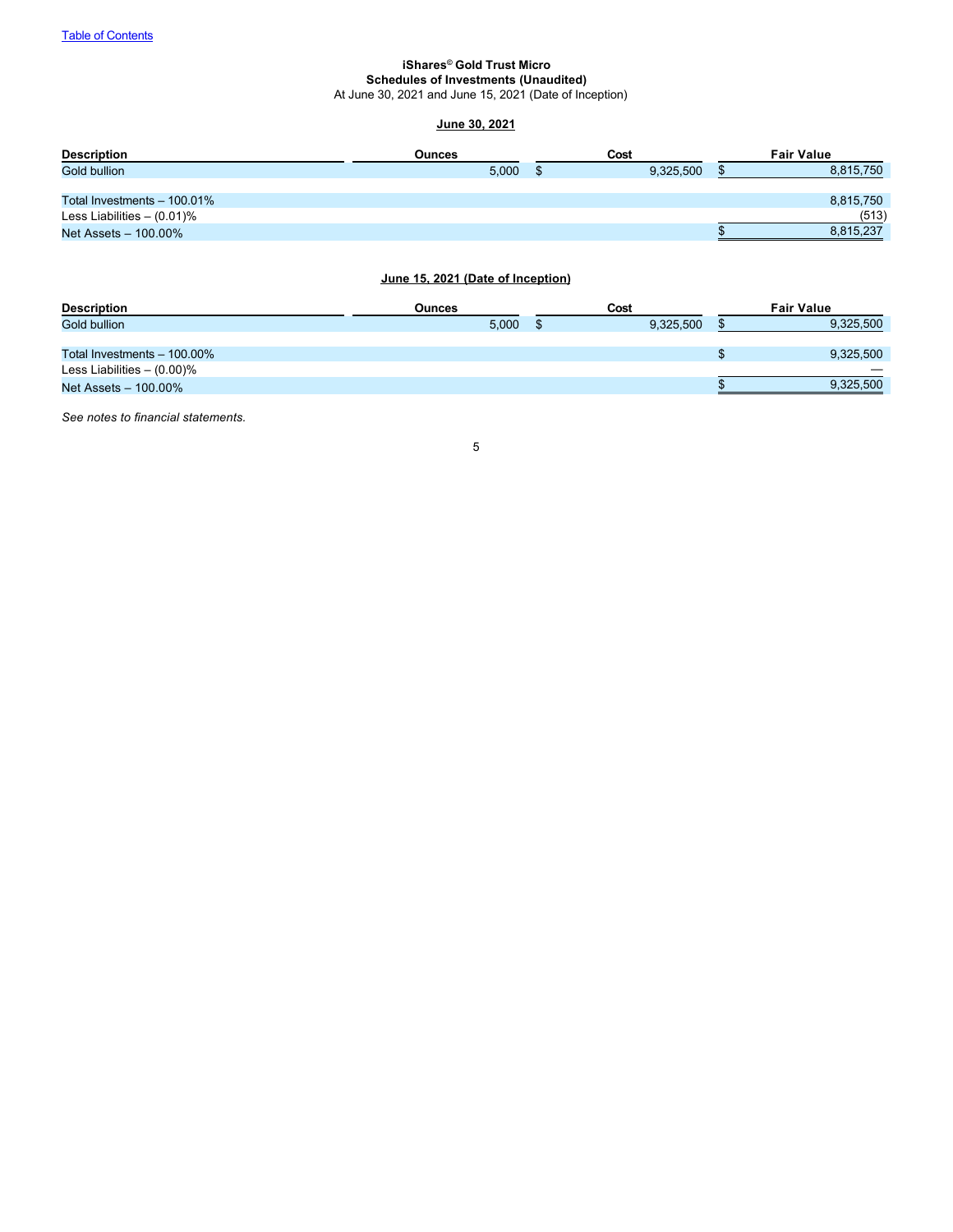#### <span id="page-7-0"></span>**iShares© Gold Trust Micro Notes to Financial Statements (Unaudited)** June 30, 2021

#### **1 - Organization**

The iShares Gold Trust Micro (the "Trust") was organized on June 15, 2021 as a New York trust. The trustee is The Bank of New York Mellon (the "Trustee"), which is responsible for the day-to-day administration of the Trust. The Trust's sponsor is iShares Delaware Trust Sponsor LLC, a Delaware limited liability company (the "Sponsor"). The Trust is governed by the provisions of the Depositary Trust Agreement (the "Trust Agreement") executed by the Trustee and the Sponsor as of June 15, 2021. The Trust issues units of beneficial interest ("Shares") representing fractional undivided beneficial interests in its net assets.

BlackRock Financial Management, Inc. (the "Seed Capital Investor") contributed 5,000 ounces of Gold in exchange for 500,000 shares (the "Seed Creation Baskets") on June 15, 2021 for the benefit of BlackRock Financial Management, Inc. At contribution, the value of the gold deposited with the Trust was based on the price of an ounce of gold of \$1,865.10. The Seed Capital Investor is an affiliate of the Sponsor. The Seed Capital Investor did not and will not receive from the Trust, the Sponsor or any of their affiliates any fee or other compensation in connection with the sale of the Seed Creation Baskets.

The Trust seeks to reflect generally the performance of the price of gold. The Trust seeks to reflect such performance before payment of the Trust's expenses and liabilities. The Trust is designed to provide a vehicle for investors to make an investment similar to an investment in gold.

The accompanying unaudited financial statements were prepared in accordance with generally accepted accounting principles in the United States of America ("U.S. GAAP") for interim financial information and with the instructions for Form 10-Q and the rules and regulations of the U.S. Securities and Exchange Commission (the "SEC"). In the opinion of management, all material adjustments, consisting only of normal recurring adjustments considered necessary for a fair statement of the interim period financial statements, have been made. Interim period results are not necessarily indicative of results for a full-year period. These financial statements and the notes thereto should be read in conjunction with the Trust's financial statements included in the registration statement on Form S-1 as filed with the SEC on June 23, 2021.

The Trust qualifies as an investment company solely for accounting purposes and not for any other purpose and follows the accounting and reporting guidance under the Financial Accounting Standards Board Accounting Standards Codification Topic 946, *Financial Services - Investment Companies,* but is not registered, and is not required to be registered, as an investment company under the Investment Company Act of 1940, as amended.

#### **2 - Significant Accounting Policies**

#### *A. Basis of Accounting*

The following significant accounting policies are consistently followed by the Trust in the preparation of its financial statements in conformity with U.S. GAAP. The preparation of financial statements in conformity with U.S. GAAP requires management to make certain estimates and assumptions that affect the reported amounts of assets and liabilities and disclosures of contingent assets and liabilities at the date of the financial statements and the reported amounts of revenue and expenses during the reporting period. Actual results could differ from those estimates.

#### *B. Gold Bullion*

JPMorgan Chase Bank N.A., London branch (the "Custodian"), is responsible for the safekeeping of gold bullion owned by the Trust.

Fair value of the gold bullion held by the Trust is based on that day's London Bullion Market Association ("LBMA") Gold Price PM. "LBMA Gold Price PM" is the price per fine troy ounce of gold, stated in U.S. dollars, determined by ICE Benchmark Administration ("IBA") following an electronic auction consisting of one or more 30-second rounds starting at 3:00 p.m. (London time), on each day that the London gold market is open for business and published shortly thereafter. If there is no LBMA Gold Price PM on any day, the Trustee is authorized to use the most recently announced price of gold determined in an electronic auction hosted by IBA that begins at 10:30 a.m. (London time) ("LBMA Gold Price AM") unless the Trustee, in consultation with the Sponsor, determines that such price is inappropriate as a basis for evaluation.

Gain or loss on sales of gold bullion is calculated on a trade date basis using the average cost method.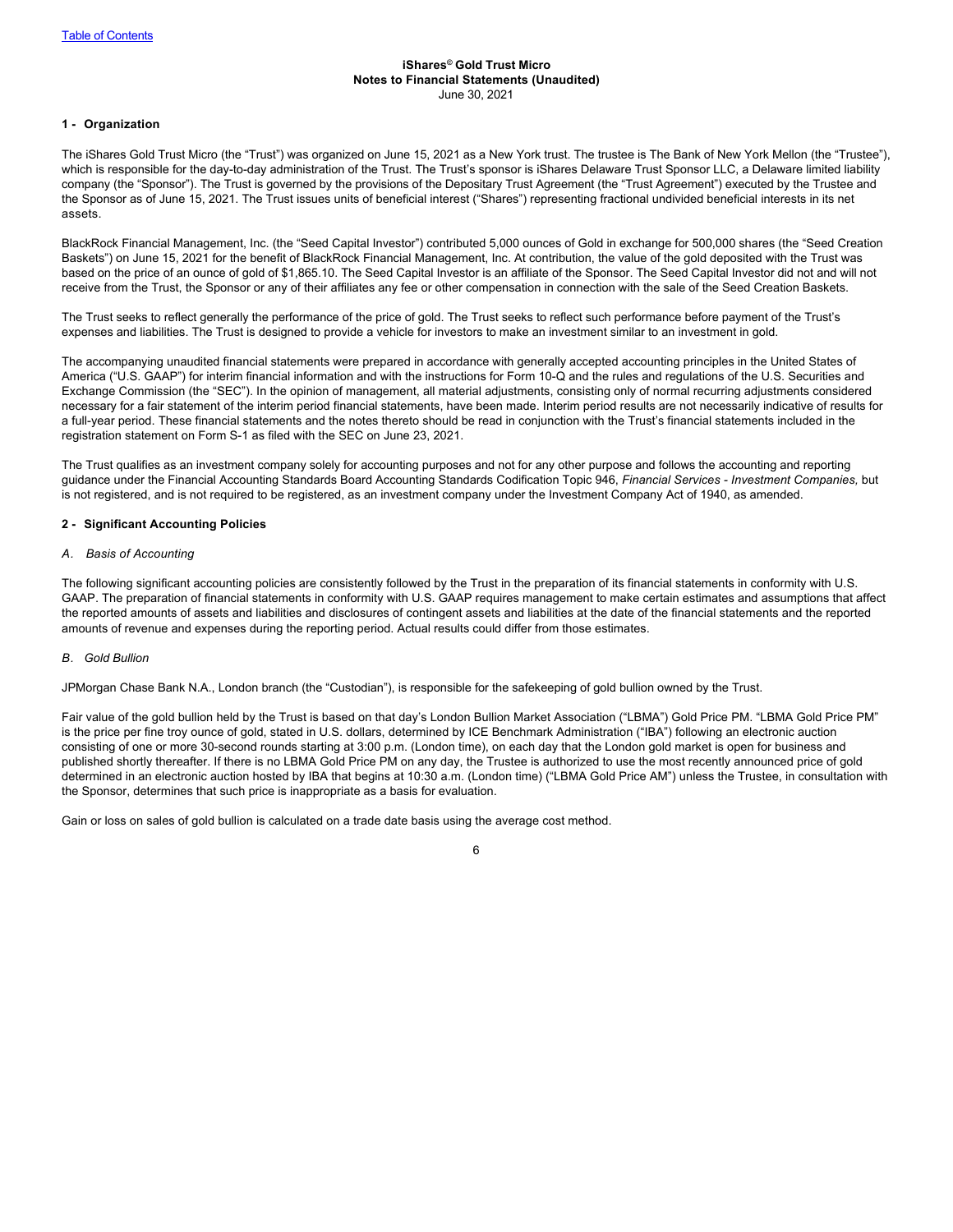#### **[Table of Contents](#page-1-0)**

The following table summarizes activity in gold bullion during the period from June 15, 2021 (Date of Inception) to June 30, 2021:

| Period Ended June 30, 2021                         | <b>Ounces</b> | Cost      | <b>Fair Value</b> |     | Realized<br>Gain (Loss) |
|----------------------------------------------------|---------------|-----------|-------------------|-----|-------------------------|
| Beginning balance                                  | 5,000         | 9.325.500 | 9,325,500         | \$. |                         |
| Gold bullion contributed                           |               |           |                   |     |                         |
| Gold bullion distributed                           |               |           |                   |     |                         |
| Gold bullion sold to pay expenses                  |               |           |                   |     |                         |
| Net realized gain                                  |               |           |                   |     |                         |
| Net change in unrealized appreciation/depreciation |               |           | (509, 750)        |     |                         |
| <b>Ending balance</b>                              | 5,000         | 9.325.500 | 8,815,750         |     |                         |

## *C. Calculation of Net Asset Value*

On each day other than: a Saturday or a Sunday, or a day on which NYSE Arca is closed for regular trading ("Business Day") as soon as practicable after 4:00 p.m. (New York time), the net asset value of the Trust is obtained by subtracting all accrued fees, expenses and other liabilities of the Trust from the fair value of the gold and other assets held by the Trust. The Trustee computes the net asset value per Share by dividing the net asset value of the Trust by the number of Shares outstanding on the date the computation is made.

#### *D. Offering of the Shares*

Trust Shares are issued and redeemed continuously in aggregations of 50,000 Shares in exchange for gold bullion rather than cash. Individual investors cannot purchase or redeem Shares in direct transactions with the Trust. The Trust only transacts with registered broker-dealers that are eligible to settle securities transactions through the book-entry facilities of the Depository Trust Company and that have entered into a contractual arrangement with the Trustee and the Sponsor governing, among other matters, the creation and redemption of Shares (such broker-dealers, the "Authorized Participants"). Holders of Shares of the Trust may redeem their Shares at any time acting through an Authorized Participant and in the prescribed aggregations of 50,000 Shares; *provided*, that redemptions of Shares may be suspended during any period while regular trading on NYSE Arca, Inc. ("NYSE Arca") is suspended or restricted, or in which an emergency exists as a result of which delivery, disposal or evaluation of gold is not reasonably practicable.

The per Share amount of gold exchanged for a purchase or redemption represents the per Share amount of gold held by the Trust, after giving effect to its liabilities.

When gold bullion is exchanged in settlement of a redemption, it is considered a sale of gold bullion for accounting purposes.

#### *E. Federal Income Taxes*

The Trust is treated as a grantor trust for federal income tax purposes and, therefore, no provision for federal income taxes is required. Any interest, expenses, gains and losses are passed through to the holders of Shares of the Trust.

The Sponsor has analyzed applicable tax laws and regulations and their application to the Trust as of June 30, 2021 and does not believe that there are any uncertain tax positions that require recognition of a tax liability.

#### **3 - Trust Expenses**

The Trust pays to the Sponsor a Sponsor's fee that accrues daily at an annualized rate equal to 0.15% of the net asset value of the Trust, paid monthly in arrears. Effective June 29, 2021, the Sponsor has voluntarily agreed to waive a portion of the Sponsor's Fee so that the Sponsor's Fee after the fee waiver will not exceed 0.07% through June 30, 2024. Although the Sponsor has no current intention of doing so, because the fee waiver is voluntary, the Sponsor may revert to the 0.15% fee prior to June 30, 2024. Should the Sponsor choose to revert to the the 0.15% fee (or an amount higher than 0.07% but no greater than 0.15% annualized), prior to June 30, 2024, it will provide shareholders with at least 30 days' prior written notice of such change through either a prospectus supplement to its registration statement or through a report furnished on Form 8-K. The Sponsor has agreed to assume the following marketing and administrative expenses incurred by the Trust: the Trustee's fee and reimbursement for its reasonable out-of-pocket expenses, the Custodian's fee, NYSE Arca listing fees, SEC registration fees, printing and mailing costs, audit fees and expenses, and up to \$100,000 per annum in legal fees and expenses. The amount waived is included in Sponsor's fees waived in the Statement of Operations. For the period ended June 30, 2021, the amount waived was \$39.

#### **4 - Related Parties**

The Sponsor and the Trustee are considered to be related parties to the Trust. The Trustee's fee is paid by the Sponsor and is not a separate expense of the Trust.

As of June 30, 2021 BlackRock Financial Management, Inc., an affiliate of the Sponsor, owned 500,000 Shares of the Trust.

#### **5 - Indemnification**

The Trust Agreement provides that the Trustee shall indemnify the Sponsor, its directors, officers, employees and agents against, and hold each of them harmless from, any loss, liability, cost, expense or judgment (including reasonable fees and expenses of counsel) (i) caused by the negligence or bad faith of the Trustee or (ii) arising out of any information furnished in writing to the Sponsor by the Trustee expressly for use in the registration statement, or any amendment thereto or periodic or other report filed with the SEC relating to the Shares that is not materially altered by the Sponsor.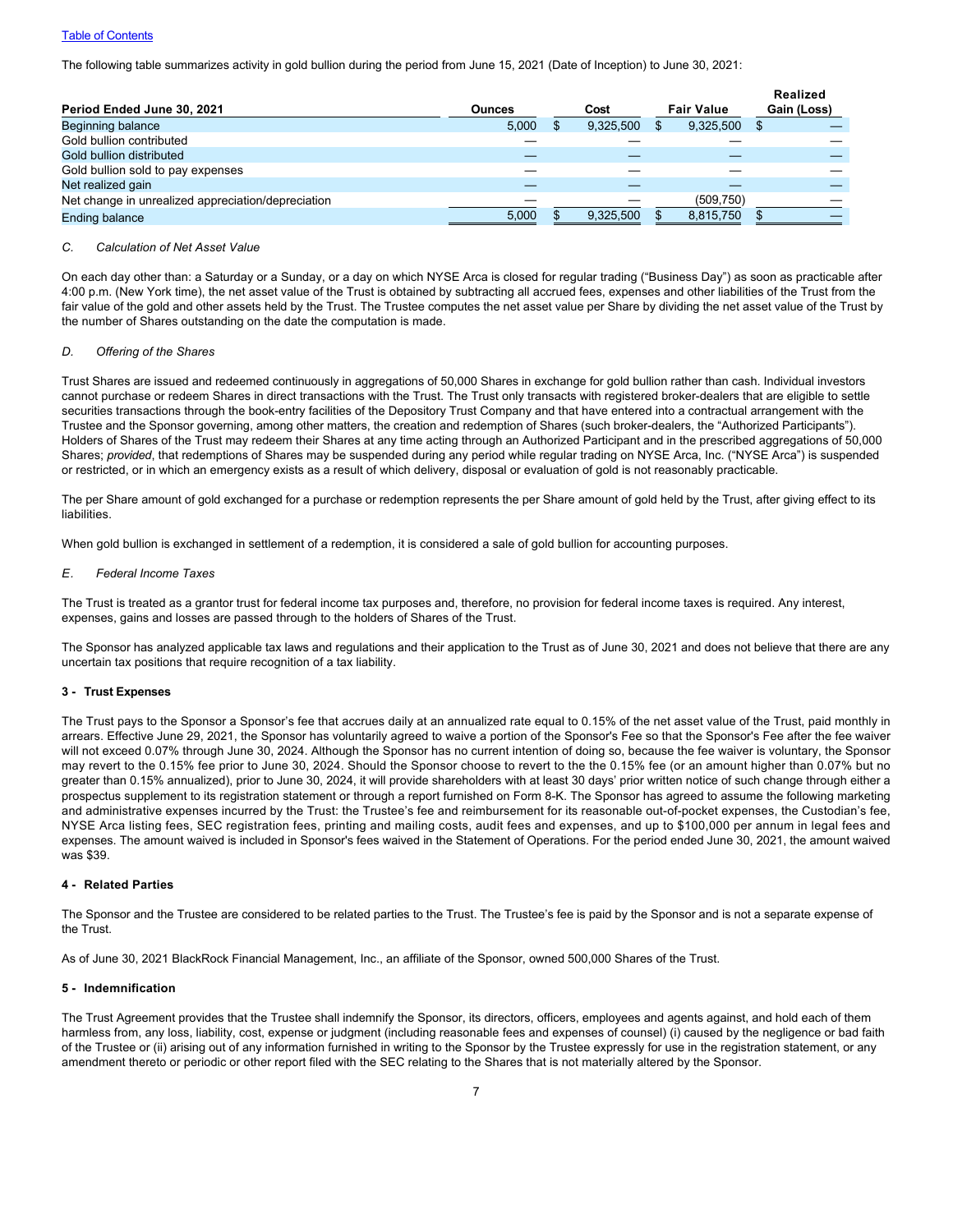The Trust Agreement provides that the Sponsor and its members, managers, directors, officers, employees, affiliates (as such term is defined under the Securities Act of 1933, as amended) and subsidiaries shall be indemnified from the Trust and held harmless against any loss, liability or expense incurred without their (1) negligence, bad faith, willful misconduct or willful malfeasance arising out of or in connection with the performance of their obligations under the Trust Agreement or any actions taken in accordance with the provisions of the Trust Agreement or (2) reckless disregard of their obligations and duties under the Trust Agreement.

The Trust has agreed that the Custodian will only be responsible for any loss or damage suffered by the Trust as a direct result of the Custodian's negligence, fraud or willful default in the performance of its duties.

#### **6 - Commitments and Contingent Liabilities**

In the normal course of business, the Trust may enter into contracts with service providers that contain general indemnification clauses. The Trust's maximum exposure under these arrangements is unknown as this would involve future claims that may be made against the Trust that have not yet occurred.

#### **7 - Concentration Risk**

Substantially all of the Trust's assets are holdings of gold bullion, which creates a concentration risk associated with fluctuations in the price of gold. Accordingly, a decline in the price of gold will have an adverse effect on the value of the Shares of the Trust. Factors that may have the effect of causing a decline in the price of gold include large sales by the official sector (governments, central banks, and related institutions) a significant increase in the hedging activities of gold producers; significant changes in the attitude of speculators, investors and other market participants towards gold; global gold supply and demand; global or regional political, economic or financial events and situations; investors' expectations with respect to the rate of inflation; interest rates; investment and trading activities of hedge funds and commodity funds; other economic variables such as income growth, economic output, and monetary policies; and investor confidence.

### **8 - Financial Highlights**

The following financial highlights relate to investment performance and operations for a Share outstanding for the period from June 15, 2021 (Date of Inception) to June 30, 2021.

|                                                        | <b>Period from</b><br>June 15, 2021<br>(Date of Inception)<br>to June 30, 2021 |                         |
|--------------------------------------------------------|--------------------------------------------------------------------------------|-------------------------|
| Net asset value per Share, beginning of period         |                                                                                | 18.65                   |
| Net investment loss <sup>(a)</sup>                     |                                                                                | $(0.00)$ <sup>(b)</sup> |
| Net realized and unrealized gain (loss) <sup>(c)</sup> |                                                                                | (1.02)                  |
| Net increase (decrease) in net assets from operations  |                                                                                | (1.02)                  |
| Net asset value per Share, end of period               |                                                                                | 17.63                   |
| Total return, at net asset value <sup>(d)(f)</sup>     |                                                                                | $(5.47)\%$              |
|                                                        |                                                                                |                         |
| Ratio to average net assets:                           |                                                                                |                         |
| Net investment loss <sup>(e)</sup>                     |                                                                                | $(0.14)$ %              |
| Total expenses <sup>(e)</sup>                          |                                                                                | 0.15%                   |
| Total expenses after fees waived <sup>(e)</sup>        |                                                                                | 0.14%                   |

(a) Based on average Shares outstanding during the period.<br>(b) Amount is greater than  $$0.005$ 

(d) Based on the change in net asset value of a Share during the period.<br>(e) Bercentage is annualized

(e) Percentage is annualized.<br> $(f)$  Percentage is not annualized.

Percentage is not annualized

#### **9 - Investment Valuation**

U.S. GAAP defines fair value as the price the Trust would receive to sell an asset or pay to transfer a liability in an orderly transaction between market participants at the measurement date. The Trust's policy is to value its investment at fair value.



Amount is greater than  $$(0.005)$ .

<sup>&</sup>lt;sup>(c)</sup> The amounts reported for a Share outstanding may not accord with the change in aggregate gains and losses on investment for the period due to the timing of Trust Share transactions in relation to the fluctuating fair values of the Trust's underlying investment.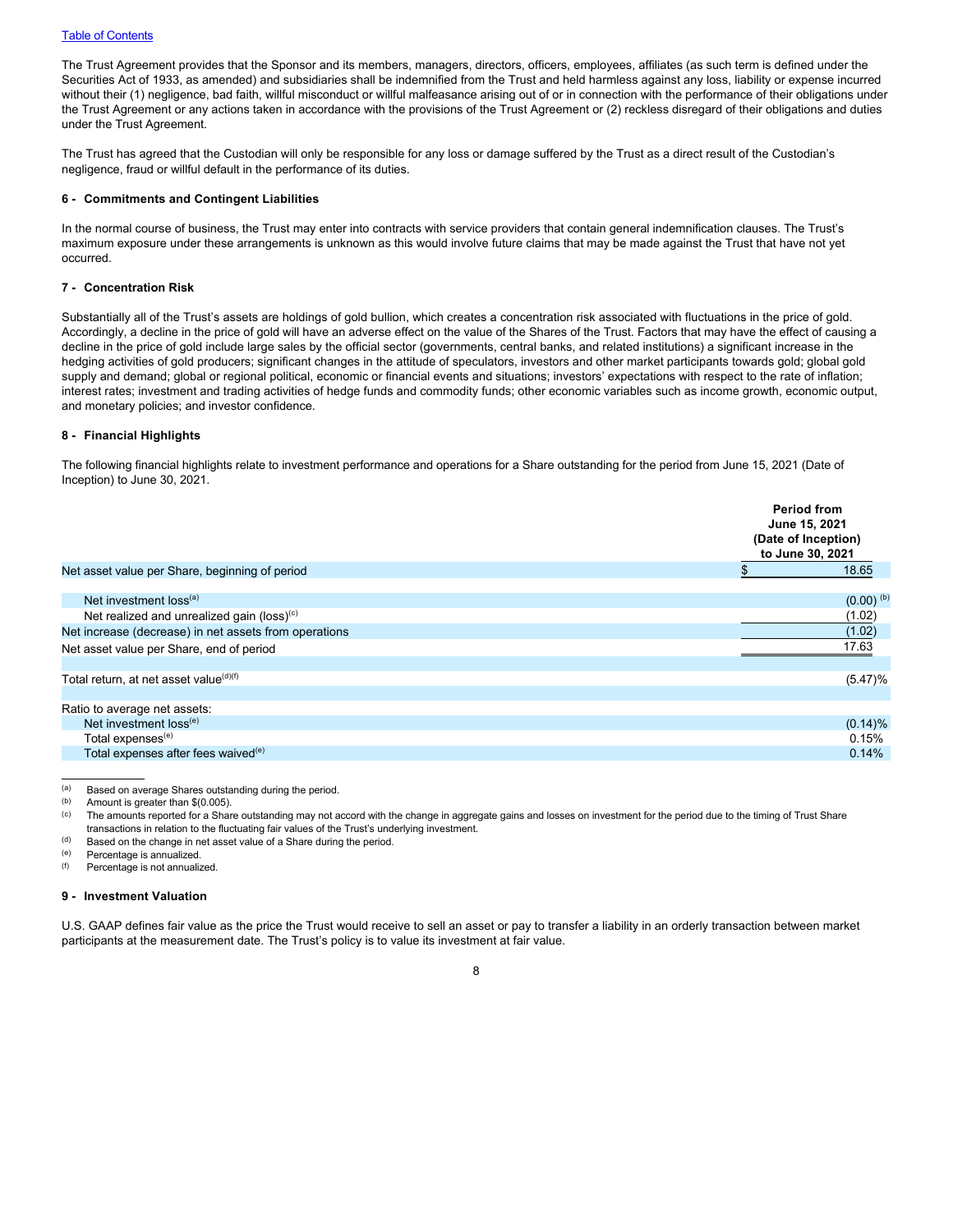Various inputs are used in determining the fair value of assets and liabilities. Inputs may be based on independent market data ("observable inputs") or they may be internally developed ("unobservable inputs"). These inputs are categorized into a disclosure hierarchy consisting of three broad levels for financial reporting purposes. The level of a value determined for an asset or liability within the fair value hierarchy is based on the lowest level of any input that is significant to the fair value measurement in its entirety. The three levels of the fair value hierarchy are as follows:

- Level 1  −  Unadjusted quoted prices in active markets for identical assets or liabilities;
- Level 2 − Inputs other than quoted prices included within Level 1 that are observable for the asset or liability either directly or indirectly, including quoted prices for similar assets or liabilities in active markets, quoted prices for identical or similar assets or liabilities in markets that are not considered to be active, inputs other than quoted prices that are observable for the asset or liability, and inputs that are derived principally from or corroborated by observable market data by correlation or other means; and
- Level 3 − Unobservable inputs that are unobservable for the asset or liability, including the Trust's assumptions used in determining the fair value of investments.
- At June 30, 2021, the value of the gold bullion held by the Trust is categorized as Level 1.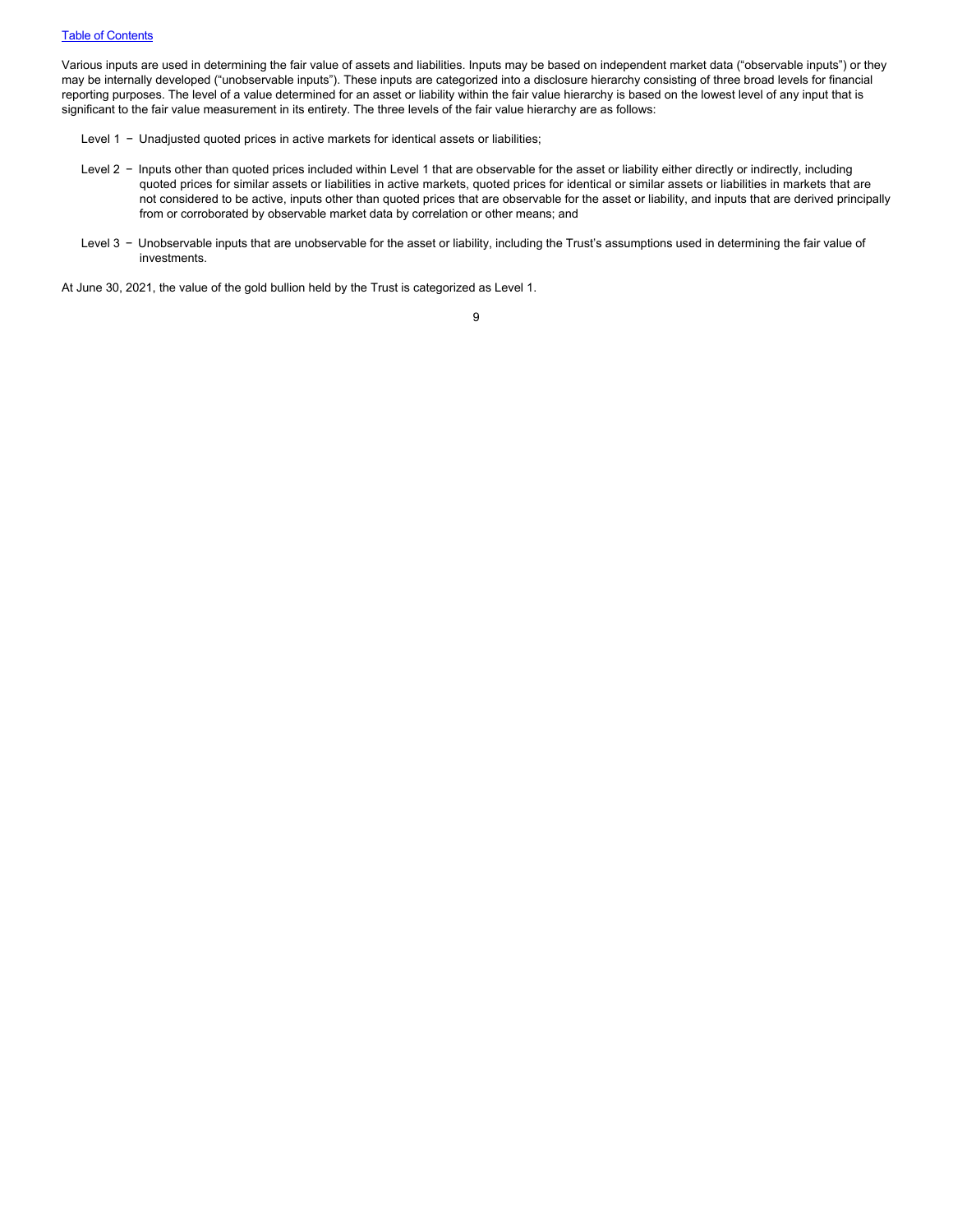#### <span id="page-11-0"></span>**Item 2. Management**'**s Discussion and Analysis of Financial Condition and Results of Operations.**

*This information should be read in conjunction with the financial statements and notes to financial statements included in Item 1 of Part I of this Form 10*‑*Q. The discussion and analysis that follows may contain statements that relate to future events or future performance. In some cases, such* forward-looking statements can be identified by terminology such as "may," "should," "could," "expect," "plan," "anticipate," "believe," "estimate," "predict," "*potential*" *or the negative of these terms or other comparable terminology. These statements are only predictions. Actual events or results may differ materially. These statements are based upon certain assumptions and analyses made by the Sponsor on the basis of its perception of historical trends, current conditions and expected future developments, as well as other factors it believes are appropriate in the circumstances. Whether or not actual results and developments will conform to the Sponsor*'*s expectations and predictions, however, is subject to a number of risks and uncertainties, including the special considerations discussed below, general economic, market and business conditions, changes in laws or regulations, including those concerning taxes, made by governmental authorities or regulatory bodies, and other world economic and political developments. Although the Sponsor does not make forward-looking statements unless it believes it has a reasonable basis for doing so, the Sponsor cannot guarantee their accuracy. Except as required by applicable disclosure laws, neither the Trust nor the Sponsor is under a duty to update any of the forward-looking statements to conform such statements to actual results or to a change in the Sponsor*'*s expectations or predictions.*

#### **Introduction**

The iShares Gold Trust Micro (the "Trust") is a grantor trust formed under the laws of the State of New York. The Trust does not have any officers, directors, or employees, and is administered by The Bank of New York Mellon (the "Trustee") acting as trustee pursuant to the Depositary Trust Agreement (the "Trust Agreement") between the Trustee and iShares Delaware Trust Sponsor LLC, the sponsor of the Trust (the "Sponsor"). The Trust issues units of beneficial interest ("Shares") representing fractional undivided beneficial interests in its net assets. The assets of the Trust consist primarily of gold bullion held by a custodian as an agent of the Trust responsible only to the Trustee.

The Trust is a passive investment vehicle and seeks to reflect generally the performance of the price of gold. The Trust seeks to reflect such performance before payment of the Trust's expenses and liabilities. The Trust does not engage in any activities designed to obtain a profit from, or ameliorate losses caused by, changes in the price of gold.

The Trust issues and redeems Shares only in exchange for gold, only in aggregations of 50,000 Shares (a "Basket") or integral multiples thereof, and only in transactions with registered broker-dealers that have previously entered into an agreement with the Sponsor and the Trustee governing the terms and conditions of such issuance (such broker-dealers, the "Authorized Participants"). A list of the current Authorized Participants is available from the Sponsor or the Trustee.

Shares of the Trust trade on NYSE Arca, Inc. under the ticker symbol IAUM.

#### **Valuation of Gold Bullion**; **Computation of Net Asset Value**

On each Business day, as soon as practicable after 4:00 p.m. (New York time), the Trustee evaluates the gold held by the Trust and determines the net asset value of the Trust and the net asset value per Share ("NAV"). The Trustee values the gold held by the Trust using the price per fine troy ounce of gold determined in an electronic auction hosted by ICE Benchmark Administration ("IBA") that begins at 3:00 p.m. (London time) and published shortly thereafter, on the day the valuation takes place (such price, the "LBMA Gold Price PM"). If there is no announced LBMA Gold Price PM on any day, the Trustee is authorized to use the most recently announced price of gold determined in an electronic auction hosted by IBA that begins at 10:30 a.m. (London time) (such price, the "LBMA Gold Price AM"), unless the Trustee, in consultation with the Sponsor, determines that such price is inappropriate as a basis for evaluation. The LBMA Gold Price AM and LBMA Gold Price PM are used by the Trust because they are commonly used by the U.S. gold market as indicators of the value of gold and are permitted to be used under the Trust Agreement. The use of indicators of the value of gold bullion other than the LBMA Gold Price AM and LBMA Gold Price PM could result in materially different fair value pricing of the gold held by the Trust, and as such, could result in different cost or market adjustments or in different redemption value adjustments of the outstanding redeemable capital Shares. Having valued the gold held by the Trust, the Trustee then subtracts all accrued fees, expenses and other liabilities of the Trust from the total value of the gold and other assets held by the Trust. The result is the net asset value of the Trust. The Trustee computes NAV by dividing the net asset value of the Trust by the number of Shares outstanding on the date the computation is made.

#### **Liquidity**

The Trust is not aware of any trends, demands, conditions or events that are reasonably likely to result in material changes to its liquidity needs. In exchange for a fee, the Sponsor has agreed to assume most of the expenses incurred by the Trust. As a result, the only ordinary expense of the Trust during the period covered by this report was the Sponsor's fee. The Trust's only source of liquidity is its sales of gold.

#### **Critical Accounting Policies**

The financial statements and accompanying notes are prepared in accordance with generally accepted accounting principles in the United States of America. The preparation of these financial statements relies on estimates and assumptions that impact the Trust's financial position and results of operations. These estimates and assumptions affect the Trust's application of accounting policies. Below is a description of the valuation of gold bullion, a critical accounting policy that the Trust believes is important to understanding its results of operations and financial position, is provided in the section entitled "Valuation of Gold Bullion; Computation of Net Asset Value" above. In addition, please refer to Note 2 to the financial statements included in this report for further discussion of the Trust's accounting policies.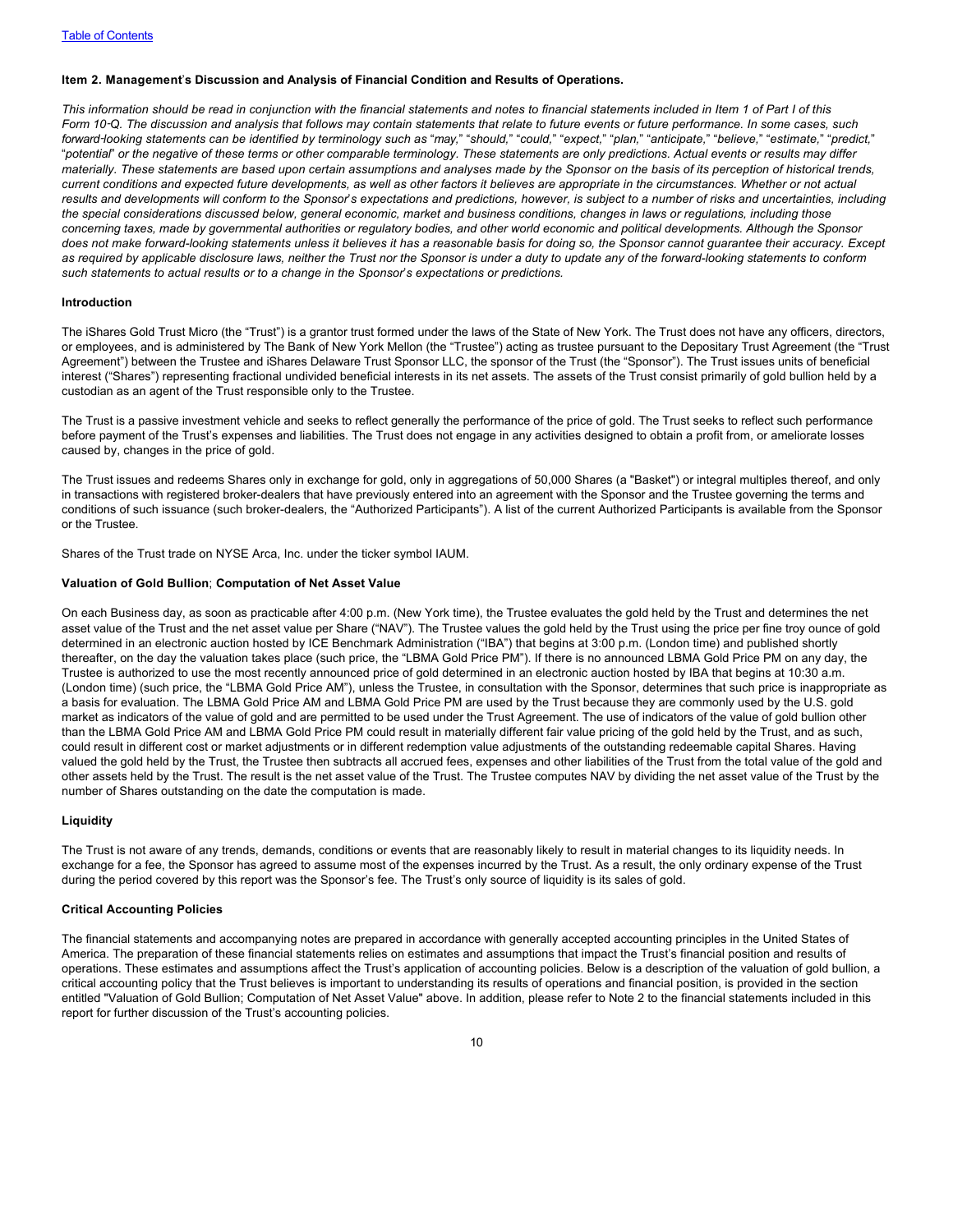#### **Results of Operations**

*The Period from June 15, 2021 (Date of Inception) to June 30, 2021*

The Trust's net asset value decreased from \$9,325,500 at June 15, 2021 (Date of Inception) to \$8,815,237 at June 30, 2021 a 5.47% decrease. The decrease in the Trust's net asset value resulted primarily from a decrease in the price of gold, which fell 5.47% from \$1,865.10 (LBMA Gold Price PM) at June 15, 2021 (Date of Inception) to \$1,763.15 (LBMA Gold Price PM) at June 30, 2021.

The 5.47% decrease in the Trust's NAV from \$18.65 at June 15, 2021 (Date of Inception) to \$17.63 at June 30, 2021 is directly related to the 5.47% decrease in the price of gold.

The NAV decreased more than the price of gold on a percentage basis due to the Sponsor's fees, which were \$513 for the period, or 0.01% of the Trust's average weighted assets of \$8,940,117 during the period, The NAV of \$18.65 on June 15, 2021 was the highest during the period, compared with a low during the quarter of \$17.55 on June 29, 2021.

Net decrease in net assets resulting from operations for the period from June 15, 2021 (Date of Inception) to June 30, 2021 was \$510,263, resulting from an unrealized loss on investment in gold bullion of \$509,750 and a net investment loss of \$513. Other than the Sponsor's fees of \$513, the Trust had no expenses during the period.

#### <span id="page-12-0"></span>**Item 3. Quantitative and Qualitative Disclosures About Market Risk.**

Not applicable.

#### <span id="page-12-1"></span>**Item 4. Controls and Procedures.**

The duly authorized officers of the Sponsor performing functions equivalent to those a principal executive officer and principal financial officer of the Trust would perform if the Trust had any officers, with the participation of the Trustee, have evaluated the effectiveness of the Trust's disclosure controls and procedures, and have concluded that the disclosure controls and procedures of the Trust were effective as of the end of the period covered by this report to provide reasonable assurance that information required to be disclosed in the reports that the Trust files or submits under the Securities Exchange Act of 1934, as amended, is recorded, processed, summarized and reported, within the time periods specified in the applicable rules and forms, and that it is accumulated and communicated to the duly authorized officers of the Sponsor performing functions equivalent to those a principal executive officer and principal financial officer of the Trust would perform if the Trust had any officers, as appropriate to allow timely decisions regarding required disclosure.

There are inherent limitations to the effectiveness of any system of disclosure controls and procedures, including the possibility of human error and the circumvention or overriding of the controls and procedures.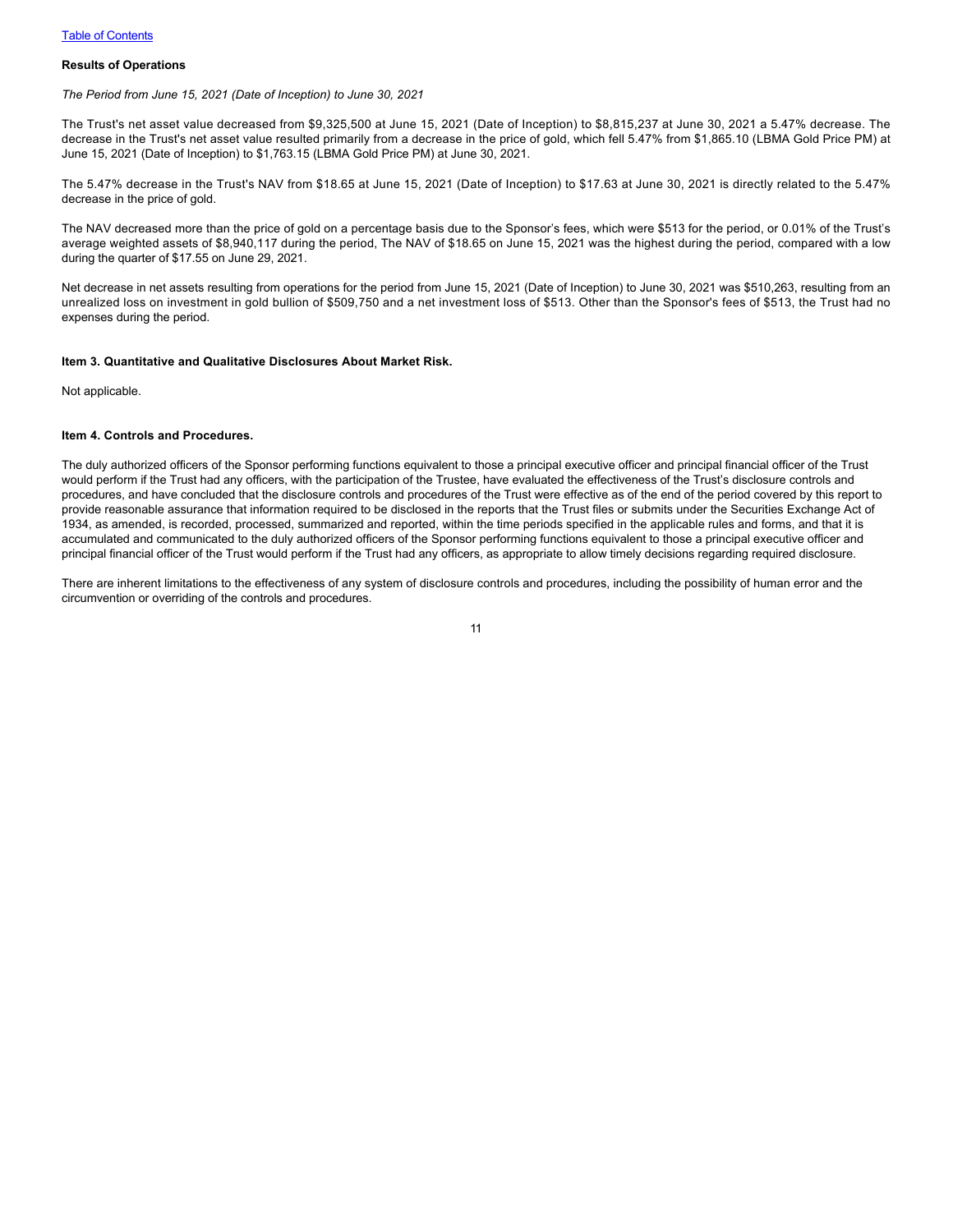## <span id="page-13-1"></span><span id="page-13-0"></span>**Item 1. Legal Proceedings.**

None.

## <span id="page-13-2"></span>**Item 1A. Risk Factors**

There have been no material changes to the Risk Factors in the registration statement on Form S-1, initially filed with the Securities and Exchange Commission on February 26, 2021 and declared effective on June 28, 2021.

## <span id="page-13-3"></span>**Item 2. Unregistered Sales of Equity Securities and Use of Proceeds**

a) None.

b) Not applicable.

c) There were no Shares redeemed during the period from June 15, 2021 (Date of Inception) to June 30, 2021.

## <span id="page-13-4"></span>**Item 3. Defaults Upon Senior Securities**

None.

### <span id="page-13-5"></span>**Item 4. Mine Safety Disclosures.**

Not applicable.

## <span id="page-13-6"></span>**Item 5. Other Information.**

Not applicable.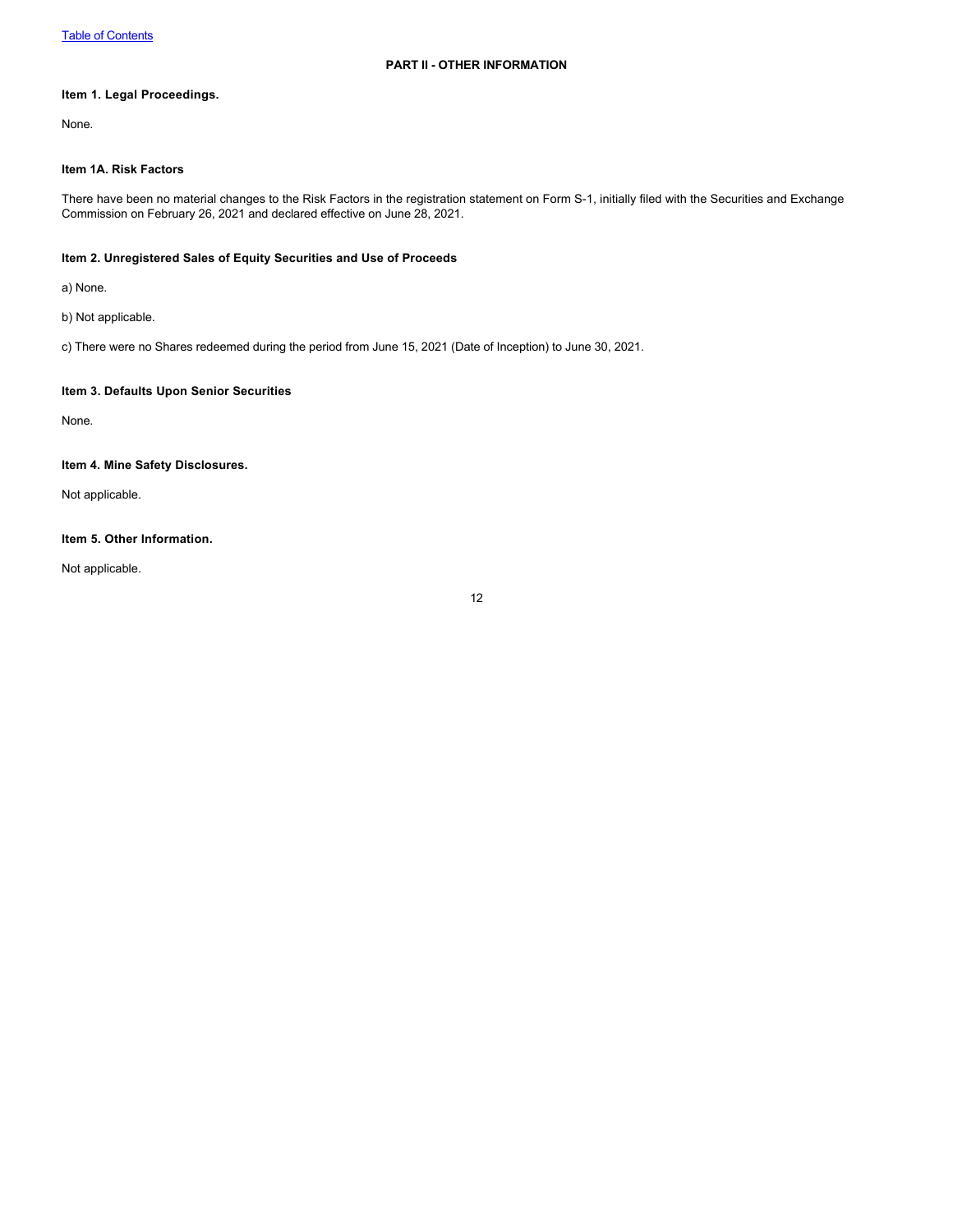# [Table of Contents](#page-1-0)

#### <span id="page-14-0"></span>**Item 6. Exhibits**

| <b>Exhibit No.</b> | <b>Description</b>                                                                                                                     |
|--------------------|----------------------------------------------------------------------------------------------------------------------------------------|
| 4.1                | Depositary Trust Agreement is incorporated by reference to Exhibit 4.1 of the Registration Statement on Form S-1 (File No. 333-253614) |
|                    | filed by the Registrant on June 21, 2021                                                                                               |
| 4.2                | Standard Terms for Authorized Participant Agreements is incorporated by reference to Exhibit 4.2 of the Registration Statement on      |
|                    | Form S-1 (File No. 333-253614) filed by the Registrant on June 21, 2021                                                                |
| 10.1               | Custodian Agreement between The Bank of New York Mellon and JP Morgan Chase Bank N.A., London branch is incorporated by                |
|                    | reference to Exhibit 10.1 of the Registration Statement on Form S-1 (File No. 333-253614) filed by the Registrant on June 21, 2021     |
| 10.2               | Sub-license Agreement is incorporated by reference to Exhibit 10.2 of the Registration Statement on Form S-1 (File No. 333-253614)     |
|                    | filed by the Registrant on June 21, 2021                                                                                               |
| 31.1               | Certification by Principal Executive Officer Pursuant to Section 302 of the Sarbanes-Oxley Act of 2002                                 |
|                    |                                                                                                                                        |
| 31.2               | Certification by Principal Financial Officer Pursuant to Section 302 of the Sarbanes-Oxley Act of 2002                                 |
| 32.1               | Certification by Principal Executive Officer Pursuant to 18 U.S.C. Section 1350, as Adopted Pursuant to Section 906 of the             |
|                    | Sarbanes-Oxley Act of 2002                                                                                                             |
| 32.2               | Certification by Principal Financial Officer Pursuant to 18 U.S.C. Section 1350, as Adopted Pursuant to Section 906 of the             |
|                    | Sarbanes-Oxley Act of 2002                                                                                                             |
| 101.INS            | Inline XBRL Instance Document - the instance document does not appear in the Interactive Data File because its XBRL tags are           |
|                    | embedded within the Inline XBRL document.                                                                                              |
| 101.SCH            | Inline XBRL Taxonomy Extension Schema Document                                                                                         |
| 101.CAL            | Inline XBRL Taxonomy Extension Calculation Linkbase Document                                                                           |
|                    |                                                                                                                                        |
| 101.DEF            | Inline XBRL Taxonomy Extension Definition Linkbase Document                                                                            |
| 101.LAB            | Inline XBRL Taxonomy Extension Label Linkbase Document                                                                                 |
|                    |                                                                                                                                        |
| 101.PRE            | Inline XBRL Taxonomy Extension Presentation Linkbase Document                                                                          |

104 Cover Page Interactive Data File included as Exhibit 101 (embedded within the Inline XBRL document)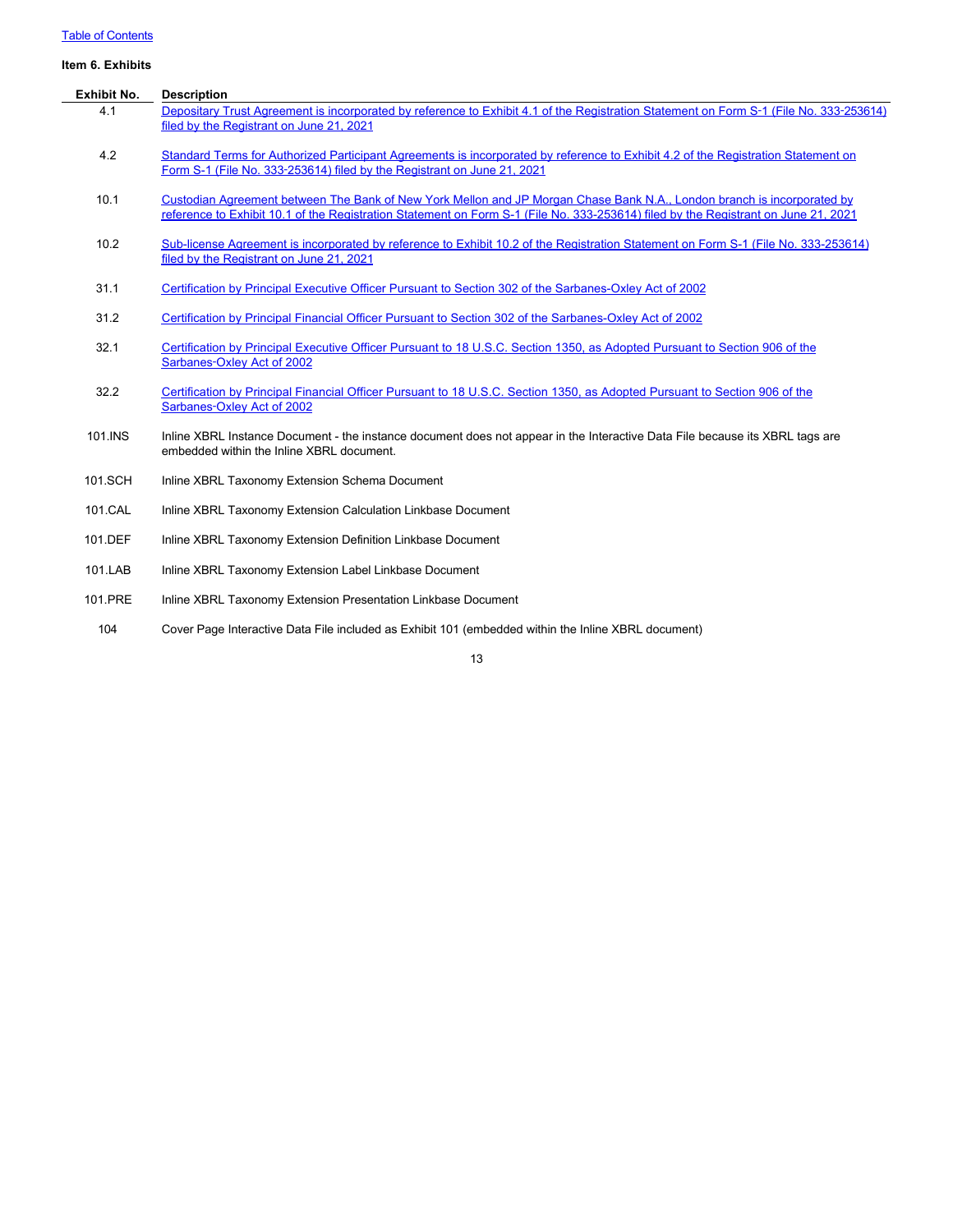#### <span id="page-15-0"></span>**SIGNATURES**

Pursuant to the requirements of the Securities Exchange Act of 1934, the registrant has duly caused this report to be signed on its behalf by the undersigned in the capacities\* indicated thereunto duly authorized.

iShares Delaware Trust Sponsor LLC, Sponsor of the iShares Gold Trust Micro (registrant)

/s/ Paul Lohrey **Paul Lohrey Director, President and Chief Executive Officer (Principal executive officer)**

Date: August 6, 2021

/s/ Trent Walker **Trent Walker Chief Financial Officer (Principal financial and accounting officer)**

Date: August 6, 2021

\* The registrant is a trust and the persons are signing in their respective capacities as officers of iShares Delaware Trust Sponsor LLC, the Sponsor of the registrant.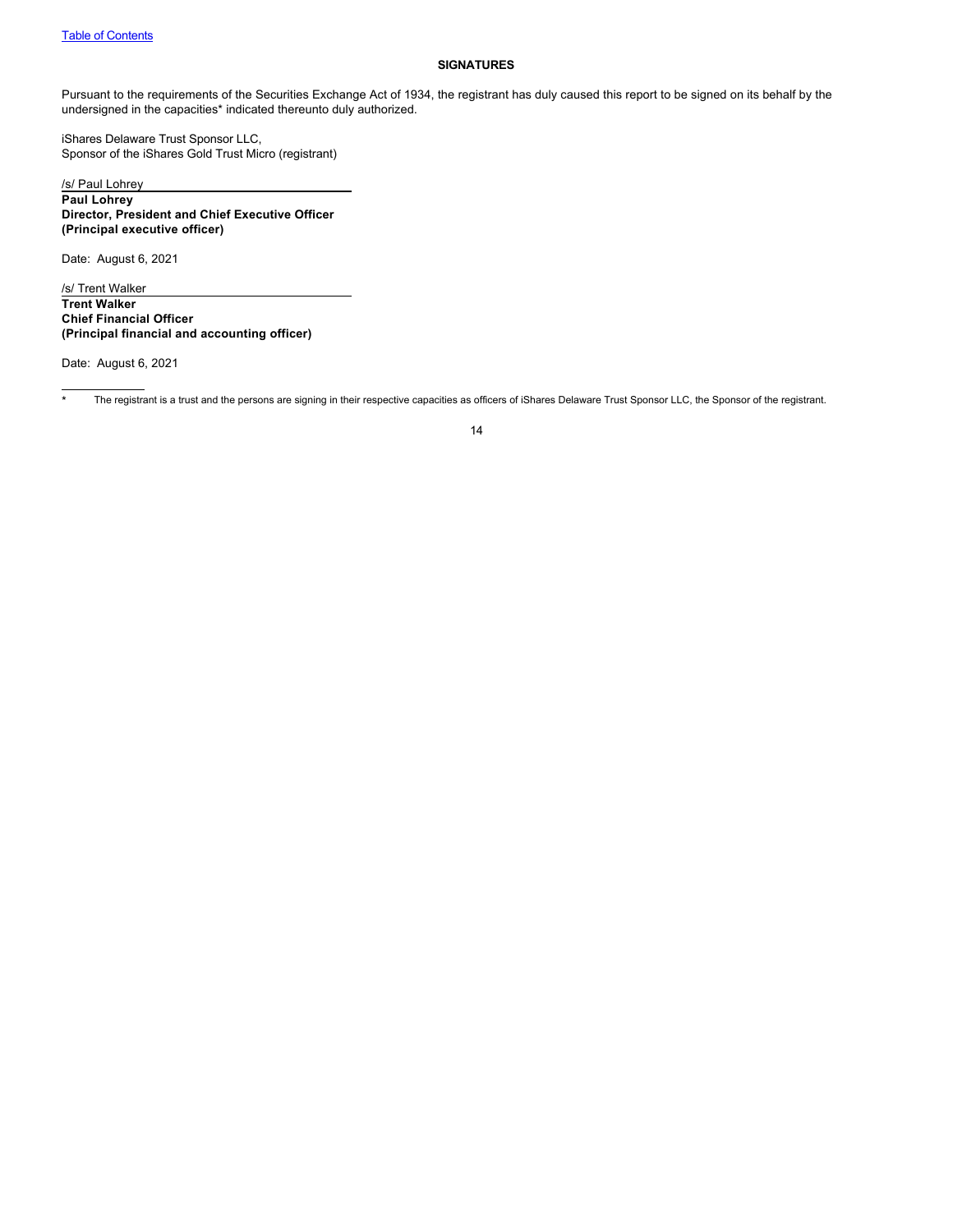<span id="page-16-0"></span>I, Paul Lohrey, certify that:

- 1. I have reviewed this report on Form 10-Q of iShares Gold Trust Micro;
- 2. Based on my knowledge, this report does not contain any untrue statement of a material fact or omit to state a material fact necessary to make the statements made, in light of the circumstances under which such statements were made, not misleading with respect to the period covered by this report;
- 3. Based on my knowledge, the financial statements, and other financial information included in this report, fairly present in all material respects the financial condition, results of operations and cash flows of the registrant as of, and for, the periods presented in this report;
- 4. The registrant's other certifying officer and I are responsible for establishing and maintaining disclosure controls and procedures (as defined in Exchange Act Rules 13a-15(e) and 15d-15(e)) for the registrant and have:
	- a) Designed such disclosure controls and procedures, or caused such disclosure controls and procedures to be designed under our supervision, to ensure that material information relating to the registrant, including its consolidated subsidiaries, is made known to us by others within those entities, particularly during the period in which this report is being prepared;
	- b) Evaluated the effectiveness of the registrant's disclosure controls and procedures and presented in this report our conclusions about the effectiveness of the disclosure controls and procedures, as of the end of the period covered by this report based on such evaluation; and
	- c) Disclosed in this report any change in the registrant's internal control over financial reporting that occurred during the registrant's most recent fiscal quarter (the registrant's fourth fiscal quarter in the case of an annual report) that has materially affected, or is reasonably likely to materially affect, the registrant's internal control over financial reporting; and
- 5. The registrant's other certifying officer and I have disclosed, based on our most recent evaluation of internal control over financial reporting, to the registrant's auditors and the audit committee of the registrant's board of directors (or persons performing the equivalent functions):
	- a) All significant deficiencies and material weaknesses in the design or operation of internal control over financial reporting which are reasonably likely to adversely affect the registrant's ability to record, process, summarize, and report financial information; and
	- b) Any fraud, whether or not material, that involves management or other employees who have a significant role in the registrant's internal control over financial reporting.

Date: August 6, 2021

/s/ Paul Lohrey **Paul Lohrey President and Chief Executive Officer (Principal executive officer)**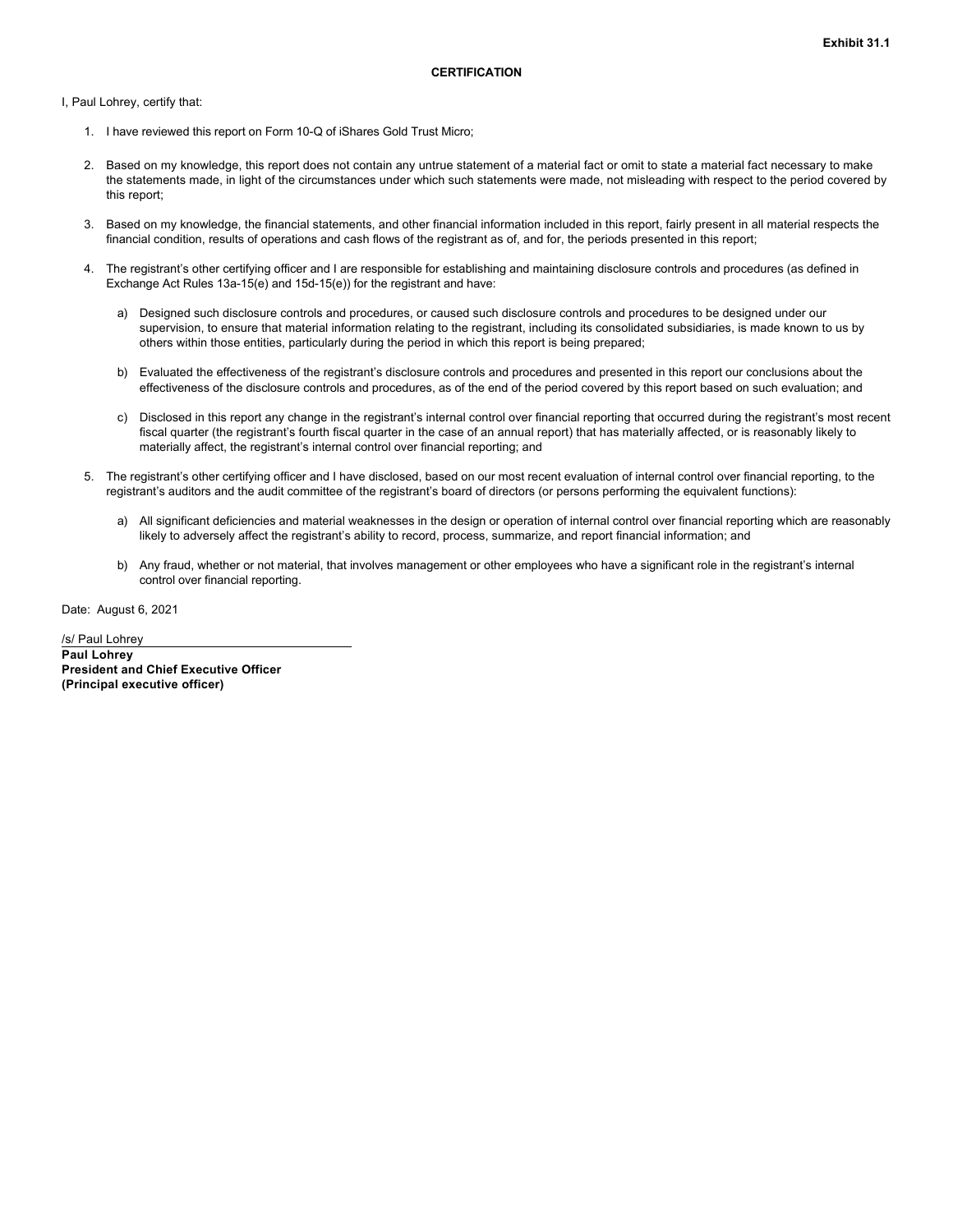<span id="page-17-0"></span>I, Trent Walker, certify that:

- 1. I have reviewed this report on Form 10-Q of iShares Gold Trust Micro;
- 2. Based on my knowledge, this report does not contain any untrue statement of a material fact or omit to state a material fact necessary to make the statements made, in light of the circumstances under which such statements were made, not misleading with respect to the period covered by this report;
- 3. Based on my knowledge, the financial statements, and other financial information included in this report, fairly present in all material respects the financial condition, results of operations and cash flows of the registrant as of, and for, the periods presented in this report;
- 4. The registrant's other certifying officer and I are responsible for establishing and maintaining disclosure controls and procedures (as defined in Exchange Act Rules 13a-15(e) and 15d-15(e)) for the registrant and have:
	- a) Designed such disclosure controls and procedures, or caused such disclosure controls and procedures to be designed under our supervision, to ensure that material information relating to the registrant, including its consolidated subsidiaries, is made known to us by others within those entities, particularly during the period in which this report is being prepared;
	- b) Evaluated the effectiveness of the registrant's disclosure controls and procedures and presented in this report our conclusions about the effectiveness of the disclosure controls and procedures, as of the end of the period covered by this report based on such evaluation; and
	- c) Disclosed in this report any change in the registrant's internal control over financial reporting that occurred during the registrant's most recent fiscal quarter (the registrant's fourth fiscal quarter in the case of an annual report) that has materially affected, or is reasonably likely to materially affect, the registrant's internal control over financial reporting; and
- 5. The registrant's other certifying officer and I have disclosed, based on our most recent evaluation of internal control over financial reporting, to the registrant's auditors and the audit committee of the registrant's board of directors (or persons performing the equivalent functions):
	- a) All significant deficiencies and material weaknesses in the design or operation of internal control over financial reporting which are reasonably likely to adversely affect the registrant's ability to record, process, summarize, and report financial information; and
	- b) Any fraud, whether or not material, that involves management or other employees who have a significant role in the registrant's internal control over financial reporting.

Date: August 6, 2021

/s/ Trent Walker **Trent Walker Chief Financial Officer (Principal financial and accounting officer)**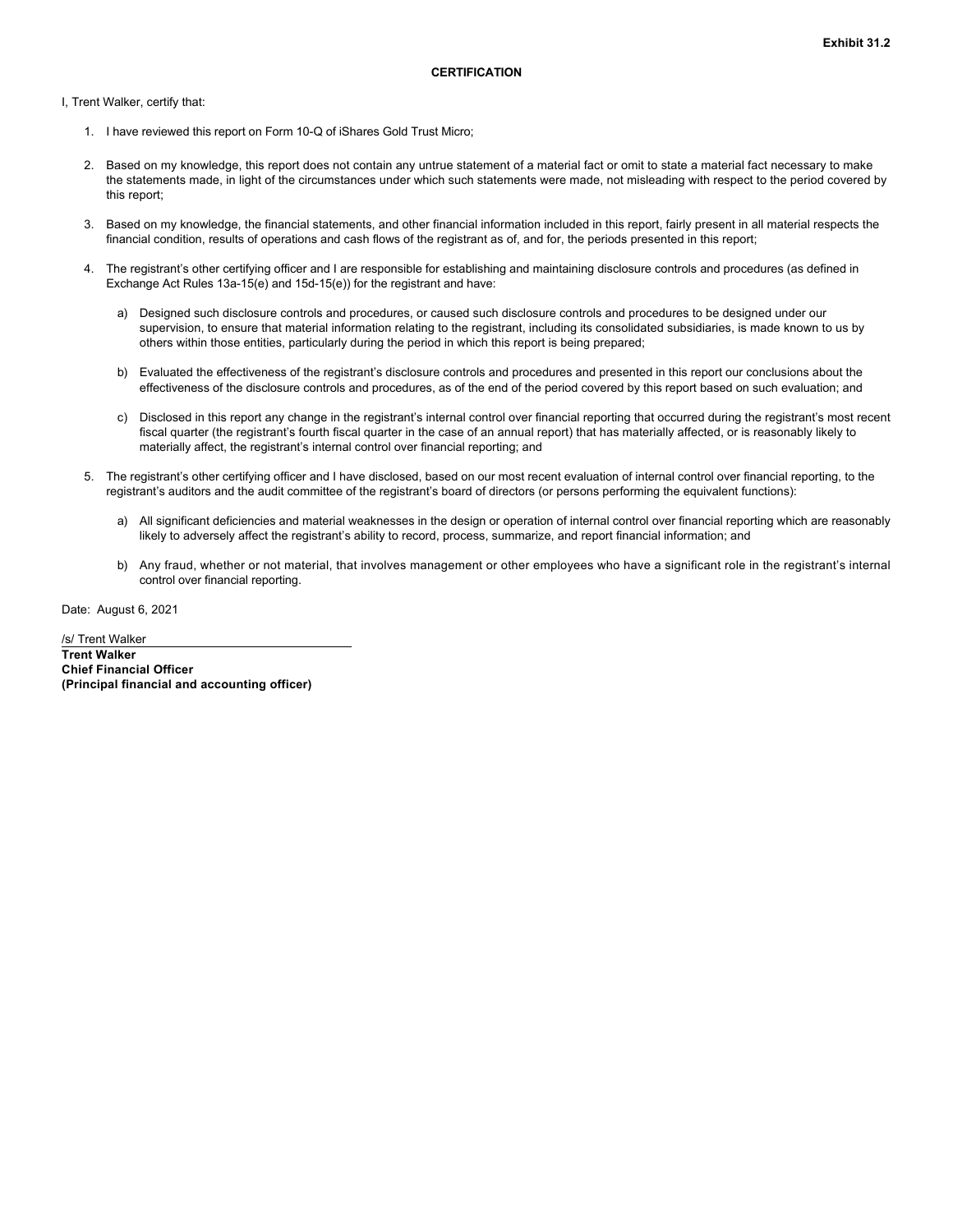#### <span id="page-18-0"></span>**Certification Pursuant to 18 U.S.C. Section 1350, as Adopted Pursuant to Section 906 of the Sarbanes-Oxley Act of 2002**

In connection with the Quarterly Report of iShares Gold Trust Micro (the "Trust") on Form 10-Q for the period ended June 30, 2021 as filed with the Securities and Exchange Commission on the date hereof (the "Report"), I, Paul Lohrey, Chief Executive Officer of iShares Delaware Trust Sponsor LLC, the Sponsor of the Trust, certify, pursuant to 18 U.S.C. Section 1350, as adopted pursuant to Section 906 of the Sarbanes-Oxley Act of 2002, that:

- 1. The Report fully complies with the requirements of Section 13(a) or 15(d) of the Securities Exchange Act of 1934, as amended; and
- 2. The information contained in the Report fairly presents, in all material respects, the financial condition and results of operations of the Trust.

It is not intended that this statement be deemed to be filed for purposes of the Securities Exchange Act of 1934.

Date: August 6, 2021

/s/ Paul Lohrey **Paul Lohrey\* President and Chief Executive Officer (Principal executive officer)**

The registrant is a trust and Mr. Lohrey is signing in his capacity as an officer of iShares Delaware Trust Sponsor LLC, the Sponsor of the registrant.